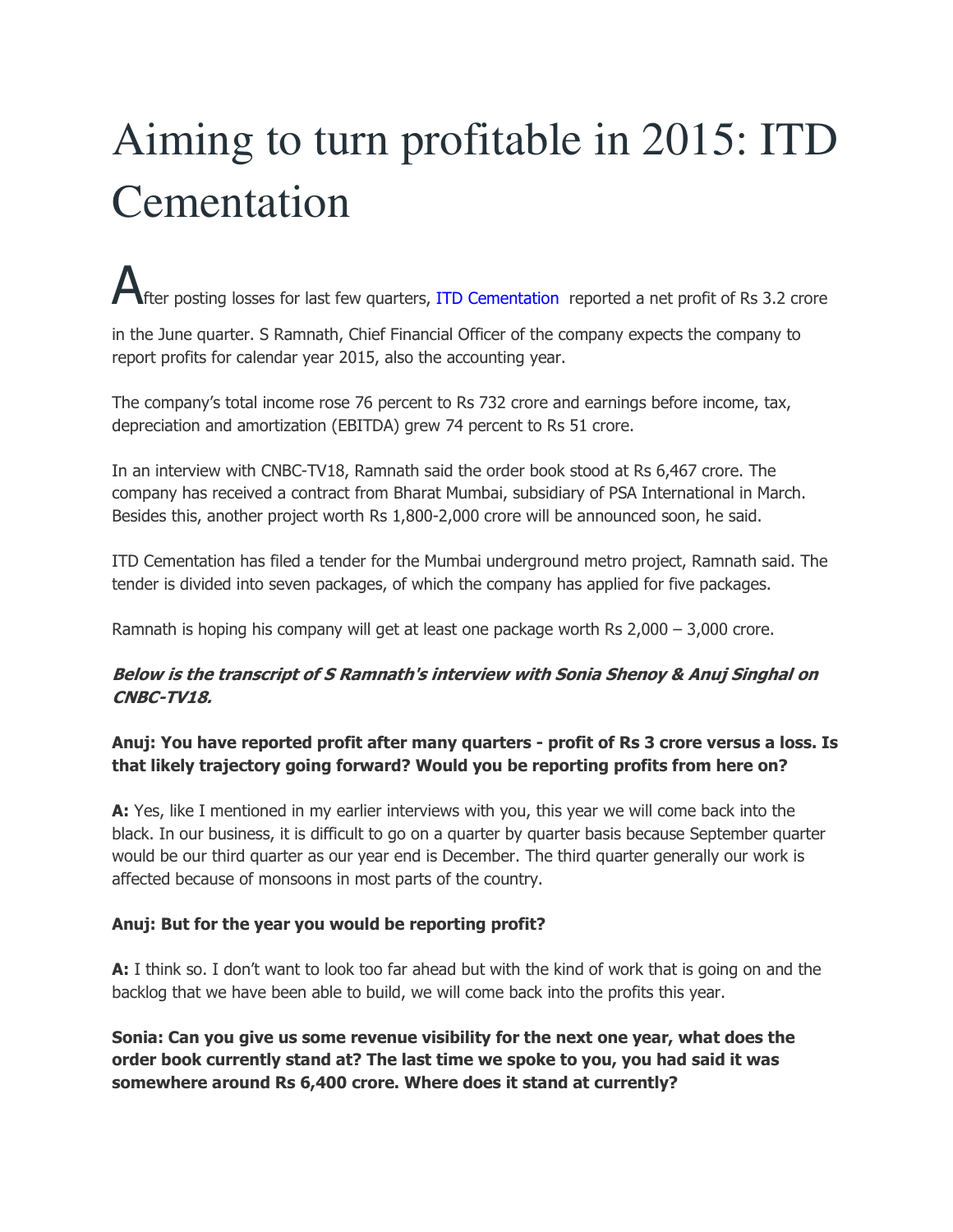**A:** Presently as of June, it is hovering around Rs 6,467 crore, around same because we have also done good revenue recognition this year. The order backlog is around Rs 6,400 crore and by the end of this year- it depends on how some of the major contracts that we have bid for, when they come up for award and how they move.

For example, we are in the Mumbai Metro underground sometime this month or next month, they are hoping that it would get open the tenders, so we are confident of something there and end of this year our order back log will be pretty robust and we see a good growth going forward.

# **Anuj: Apart from that what are the major orders that you are vying right now?**

**A:** We entered in March one large contract from Bharat Mumbai's container terminal which is a subsidiary of PSA, that you know that the work is progressing well. That was a Rs 2,168 crore contract, so that is progressing well, going forward that will contribute to good revenues.

We are also L1 in one contract, I don't want to say the number, that is a fairly big contract about Rs 1,800-2,000 crore but at the moment I don't want to disclose the name and all that because it may take about a month or two to get awarded but we are already L1 there.

# **Sonia: You said that the Mumbai metro underground tender will open up soon, what is the quantum of that order?**

**A:** Generally there are seven packages, in the Mumbai metro project the whole project that is underground between Colaba to Seepz has been split into seven packages by the Mumbai Metro Rail Corporation (MMRC) and we have bid for five packages and under the tender stipulations, some contractors can be awarded up to two contracts and we and L&T and some of the others are eligible to be awarded up to two contracts.

We are fairly confident of getting at least one but then the value will range between  $-$  it can vary because each package, the scope of work and the complexities may not be identical.

But it would be between Rs 2,000-3,000 crore, that would be my guess for each package roughly I would say, the value of work under each package.

# **Anuj: Are you involved in the Ganga project as well and what is your share of the order?**

**A:** Presently Ganga there are no orders inflow for us. The government's work is focused on cleaning the river and we as a civil construction company, we are engaged in development of the river front and other areas, that will happened later on in the scheme of things.

**Sonia: Your margins this time have been at around 6.9 percent. The last time when we spoke to you, you said you hope to see 10-11 margins by end of this calendar year, are you on track to achieve that double-digit margin figure and by when?**